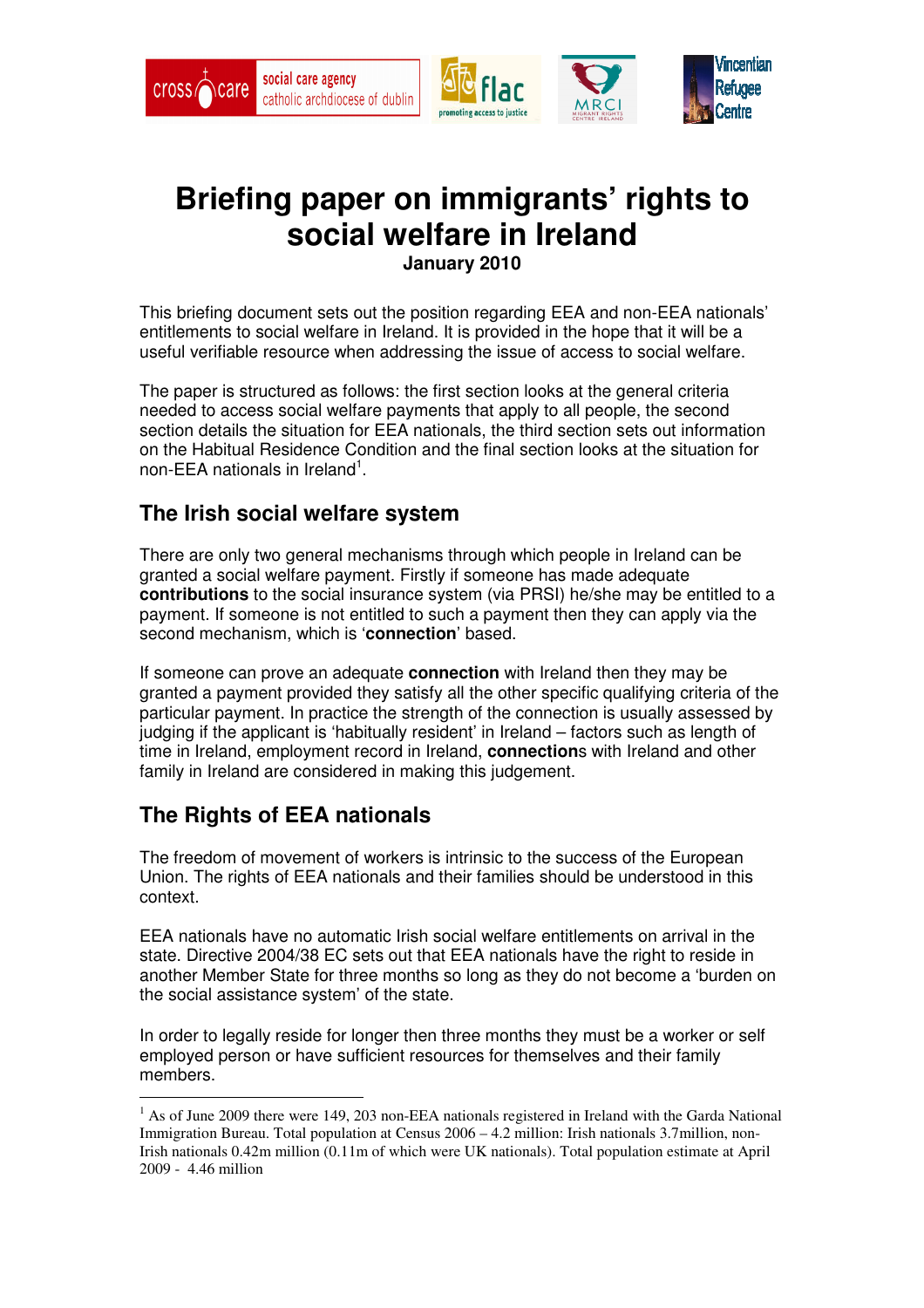Once they have entered the labour market they are defined as a 'worker' as long as that work is 'real and genuine, to the exclusion of activities on such a small scale as to be regarded as purely marginal and ancillary<sup>2</sup>. If a person becomes involuntarily unemployed they continue to be defined as a 'worker' under EU Law.

#### **EEA nationals' right to equal 'social advantage'**

Once the EEA national enters employment and becomes involuntarily unemployed or incapacitated they are entitled to a level of protection.

This level of protection is ensured in Article 7(2) of Regulation 1612/68, which specifies that EEA workers should enjoy the same social (and tax) advantages as national workers. In the Irish context Supplementary Welfare Allowance has been defined as a social advantage payment.

If the person is employed for a period of less than 12 months and becomes involuntarily unemployed they have a right to receive Supplementary Welfare Allowance for a period of six months from the date they finish work<sup>3</sup>.

If the person is employed for a period more than 12 months and becomes involuntarily unemployed they have a right to receive Supplementary Welfare Allowance so long as they are actively seeking work.

#### **Contribution based payments**

EEA nationals working in Ireland are subject to the same conditions as national workers. They need to have paid adequate PRSI **contributions** in order to receive a contribution based payment. It is possible for all EEA nationals to combine **contributions** made in other EEA states in order to receive a contribution based payment.**<sup>4</sup>**

For example Jobseeker's Benefit, depending on the number of **contributions a person has paid** is payable for a maximum of 12 months. If you have less than 260 paid **contribution**s you can receive Jobseeker's Benefit for a maximum of 9 months.

#### **Transfer of contribution based payments**

A person who has been in receipt of Jobseeker's Benefit in one European country for at least 4 weeks, may transfer this benefit to another European country for a maximum of 13 weeks(78 days) provided the person is seeking employment in that country.

The person registers as unemployed in the country to which s/he travels. The local social services office pays the benefit and then recoups it from the home country. This opportunity is open to Irish claimants who may seek to find employment opportunities in other European countries.

### **Child Benefit**

Child Benefit is classified under EU law as a Family Benefit<sup>5</sup>. One Parent Family Payment and Guardian's Payment (Non Contributory) are also classified as Family Benefits.

 $\overline{a}$ <sup>2</sup> *Brian Francis Collins v Secretary of State for Work and Pensions* Case C-138/0

<sup>&</sup>lt;sup>3</sup> EU Directive 2004/38/EC given effect in Irish Law by Statutory Instrument 656

<sup>&</sup>lt;sup>4</sup> The co-ordination of Benefit payments is brought into effect in European Law by Regulation 1408/71

<sup>&</sup>lt;sup>5</sup> Article 1 subsection u (i) of EU Regulation 1408/71 defines Family Benefits as 'all benefits in kind or in cash intended to meet family expenses'.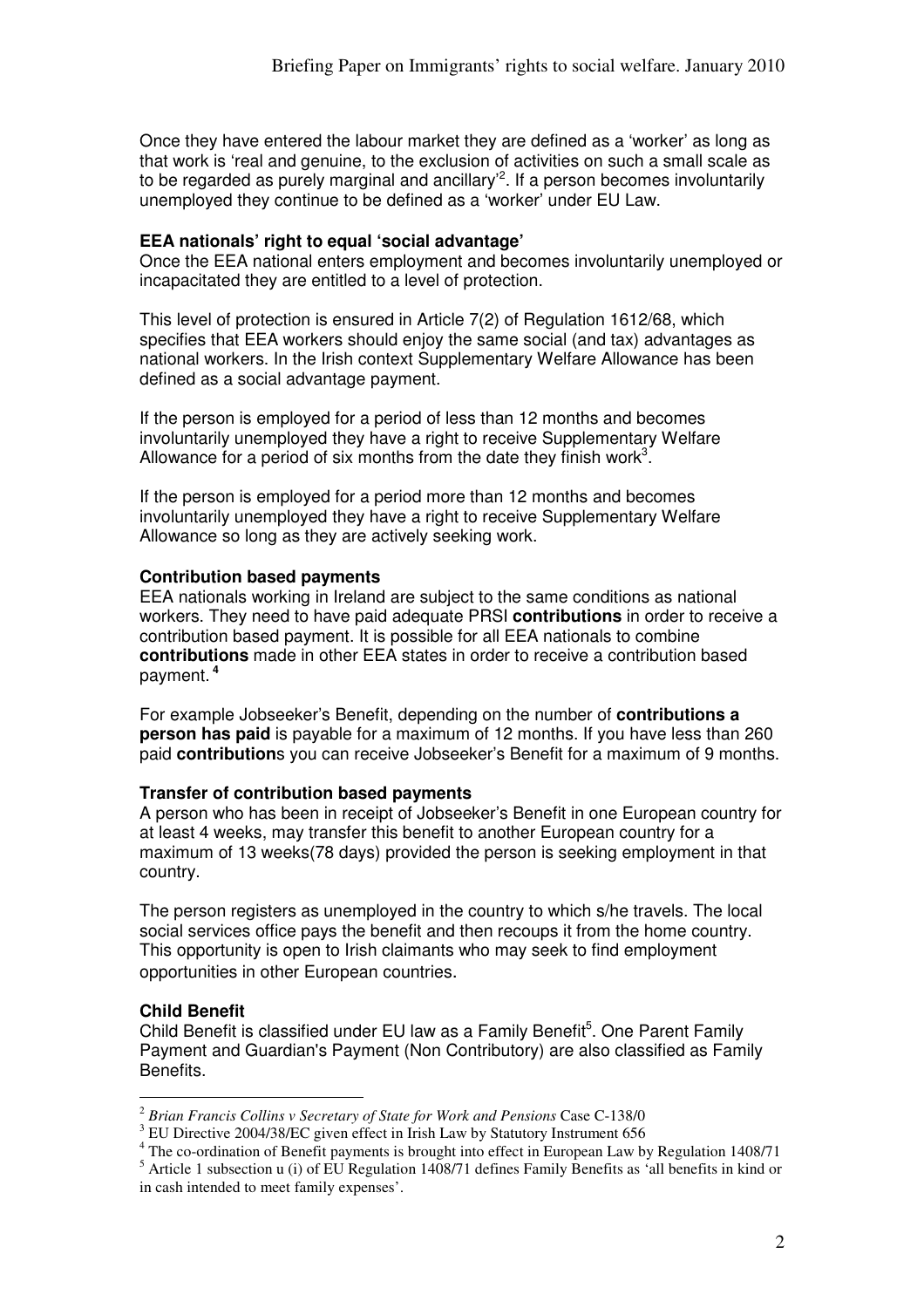EU Law requires that if an EEA national is working in Ireland they have the same right to Family Benefits as an Irish national living in Ireland. This includes Child Benefit even if that child is residing in another state. However in this case the equivalent payment from the other state is taken into consideration and the person receives a payment from the Irish state to bring them in line with the rate paid in Ireland. This right continues if that person becomes unemployed and is in receipt of Jobseeker's Benefit.

If the EEA national becomes unemployed and does not have an entitlement to Jobseeker's Benefit they will have to prove that they are habitually resident in order to continue to receive Child Benefit even when the child/ren are resident in Ireland.<sup>6</sup>

# **Habitual Residence Condition**

Since 1 May 2004, all applicants regardless of nationality are required to be habitually resident in the State in order to qualify for all means tested social welfare payments and Child Benefit.<sup>7</sup> When bringing this qualification into being the then Minister for Social and Family Affairs stated that 'The new condition is designed to restrict access to social assistance and Child Benefit payments for people from other countries who have little or no connection with Ireland.'

In order to be considered habitually resident a person must show that they have an adequate **connection** with Ireland. When deciding that a person is habitually resident 5 factors are taken into account. No single factor is conclusive. The weight attributed to each factor depends on the case. The five factors are as follows:

- Length and continuity of residence in Ireland or in any other country
- Length and purpose of any absence from Ireland
- Nature and pattern of employment
- Applicant's main centre of interest
- Future intentions of applicant as they appear from all the circumstances.<sup>8</sup>

In addition to the above, changes to social welfare legislation brought into force in December 2009 mean that a person must have a 'right to reside' in the State to satisfy the HRC. This legislation sets out which persons will be regarded as having a right to reside and which persons will not.

# **Non-EEA nationals**

As of June 2009 there were 149,203 non-EEA nationals registered in Ireland with the Garda National Immigration Bureau. All non-EEA nationals in Ireland need to have some legal status in the State in order to be eligible for a social welfare payment. There are 4 broad categories of non-EEA national registered with the Garda National Immigration Bureau. The categories are defined based on their main reason for being in Ireland, these reasons being:

<sup>&</sup>lt;sup>6</sup> DSFA Director General presenting to the relevant Oireachtas Joint Committee on the 12<sup>th</sup> June 2009 highlighted that EU and non-EU child benefit claimants have to certify their entitlements on a threemonthly basis.

<sup>&</sup>lt;sup>7</sup> http://www.welfare.ie/EN/OperationalGuidelines/Pages/habres.aspx

<sup>8</sup> *Swaddling* C-90/97